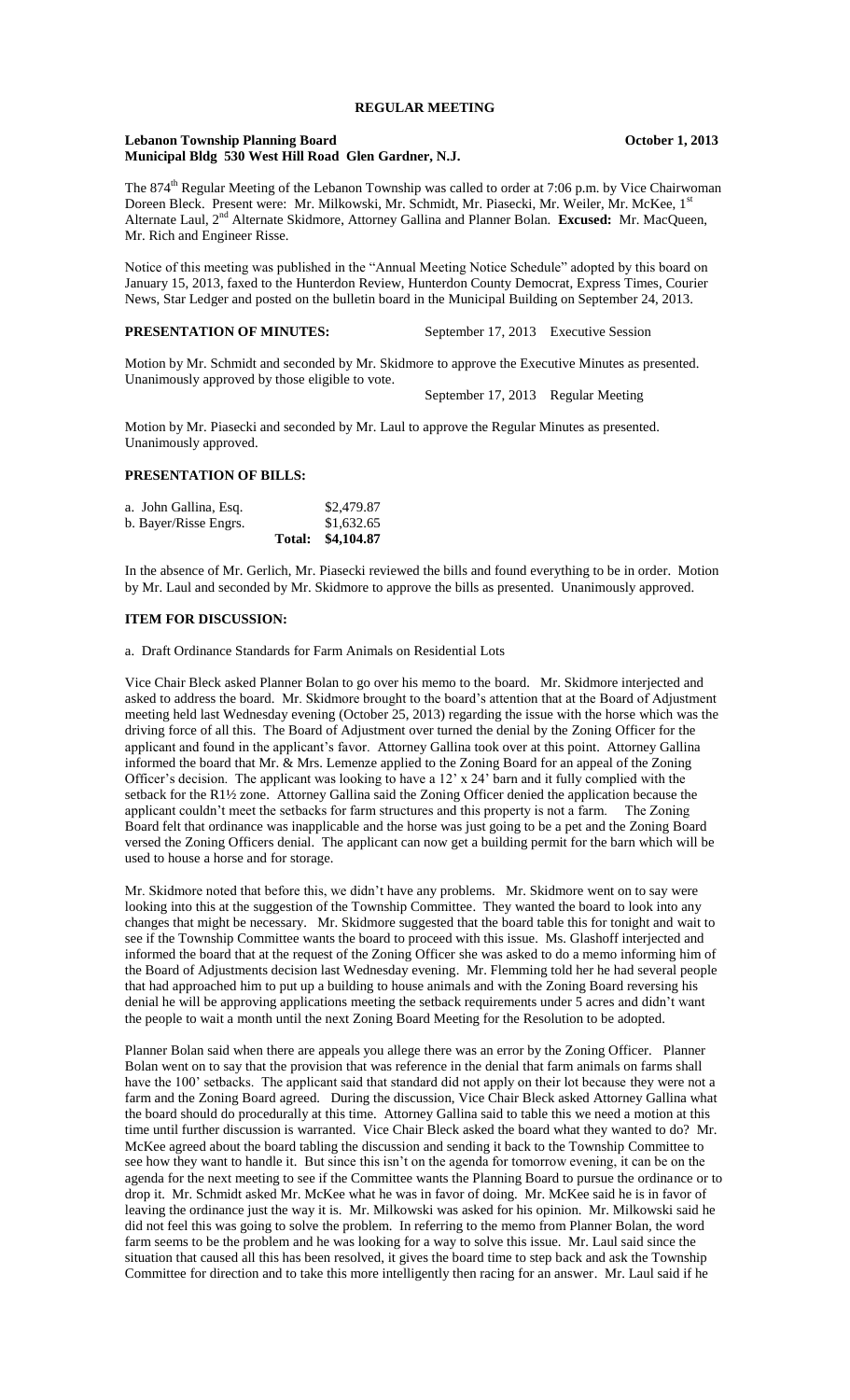#### **Lebanon Township Planning Board October 1, 2013 Page 2**

put 100 Mastiffs on his property it would create more of a problem then putting 20 goats. Mr. Schmidt said if the Township Committee doesn't want the board to waste time on this, then it makes sense to drop it, but it is up to the Township Committee on what direction they want to go. Mr. Piasecki said he agreed with Mr. Skidmore and regarding Mr. Milkowski's comment he said he didn't know if this addresses the problem, we had an incident that was corrected and the sentiment is this has worked forever and said we should let the Township Committee decide. Mr. Weiler said to let the Township Committee decide since they were the ones to send it to the board and at that time there was a serious urgency to it and that urgency has now been reduced. Vice Chair Bleck noted that Planner Bolan has worked very hard on putting all thisl together. Vice Chair Bleck said from what she has heard from the board was that they were trying to maneuver to make everyone happy when it is a difficult situation and agrees that this should go back to the Township Committee for their input and decision.

Attorney Gallina said since everyone is in agreement, then a motion is in order to table and send back to the Township Committee. Motion by Mr. Skidmore and seconded by Mr. McKee to table the discussion on livestock and send it back to the Township Committee. Unanimously approved.

Mr. Milkowski said he didn't have a problem with sending this back to the Committee and if we don't have any problems in the future then leave it alone, but if we do we may have to bring it up again. Mr. Milkowski said he looking over the bills and referring to the applicant that was scheduled to come in at the Sept.  $17<sup>th</sup>$  meeting and would like to set up a protocol for the future when applicants cancel at the last minute. Attorney Gallina said the board did have everything marked into evidence and the announcement was made that the application would be carried to the next meeting on October  $15<sup>th</sup>$ . Attorney Gallina said the  $17<sup>th</sup>$  can be counted as their first meeting and starting with the Oct  $15<sup>th</sup>$  the board professionals can charge their time to the applicant. Vice Chair Bleck said it has been a concern and it is something to think about. Ms. Glashoff asked if it would be legal to put in the ordinance that the applicant has to notify the board within so many days if they are going to cancel. Attorney Gallina said most boards charge the applicant from the first night. The board discussed this issue briefly along with their concerns.

# **CORRESPONDENCE:**

a. New Jersey Planner b. Zoning Practice 9/2013

# **OPEN TO THE PUBLIC**

Laurie Hoffman of Buffalo Hollow Road asked to address the board. Ms. Hoffman said she has come to 2 meetings where Muller Toyota has cancelled. Ms. Hoffman said the first time when Muller cancelled on August  $6<sup>th</sup>$  an addendum was done and the board discussed farm animals and then at the September 17<sup>th</sup> meeting it was announced that Muller Toyota would be carried to the October 15<sup>th</sup> meeting. There was discussion regarding the dates that Muller was scheduled to appear. Ms. Hoffman said her concern was twice they were scheduled and cancelled at a cost to the Township. Attorney Gallina said after the first meeting the applicant pays for the board's professionals to attend the meeting. Ms. Hoffman wanted to know why they don't pay from the first meeting. Attorney Gallina said it is in the ordinance that the first meeting is free. Vice Chair Bleck said when Muller comes in on October 15<sup>th</sup> they will be paying for the board's professionals to attend the meeting.

Victor Hoffman of Buffalo Hollow Road addressed the board. Mr. Hoffman referred to deeds that have in them the Right To Farm and wanted to know if the ordinance gets amended regarding farm animals do our deeds need to be changed. Attorney Gallina said no. Planner Bolan addressed the question. The Right To Farm only addresses 6 acres or more. Planner Bolan said that is State Law, it is 5 acres to farm and 1 acre for the house and buildings. Planner Bolan said the board tabled the ordinance. Mr. Hoffman said this has all been brought up by one individual; the wood burning ordinance came up because of one individual and the ordinance on ducks because of one individual. Mr. Hoffman asked what the urgency to create an ordinance over one individual. Vice Chair Bleck said people were weighing the pros and cons of the situation. Vice Chair Bleck said this is not the time for questions only comments. Mr. Hoffman said if we can't get answers out of people we don't elect then how do we get answers. Mr. Hoffman was told to go to the Township Committee. Mr. Hoffman said if we can't get answers from these board members then they should all be taken off the board.

Vice Chair Bleck said she has been on this board since 1994 and that this board has always made an effort to answer questions and help people. When open to the public, it is comment time. When we have an application and the applicant gives testimony, the public can ask questions of the applicant. Mr. Hoffman said he has a problem when we have an issue with one person and then we have to have an ordinance. Vice Chair Bleck said it is not just the one person, but the issue and seeing if there is a need to address it, weigh things and then make a decision and said we are not acting on just one person. With this issue we were looking at what was best for our community. Vice Chair Bleck stated with the board discussion tonight they are looking at what is best for the community as a whole. The issue is do we need to do something or leave it alone. The Planning Board has tabled this and is sending back to the Township Committee to see if they want the board to continue with an ordinance if not, the issue will be dropped. Mr. Hoffman asked if it was possible to have a copy of what the proposal was. Members of the Board offered their copy and Ms. Glashoff also had copies available for the public.